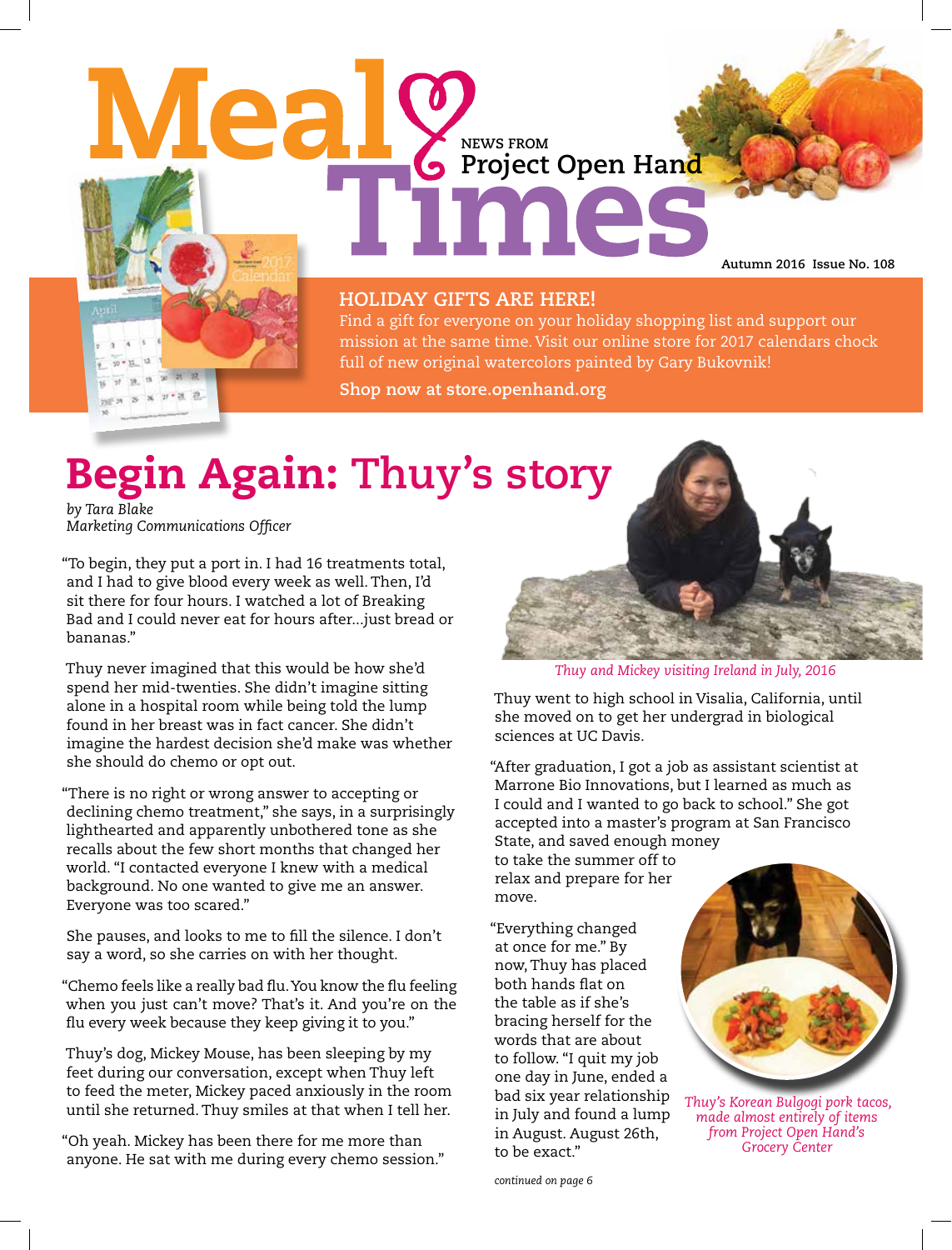

Project Open Hand

**openhand.org 730 Polk Street San Francisco, CA 94109 (415) 447-2300**

**1921 San Pablo Avenue Oakland, CA 94612 (510) 622-0221**

Project Open Hand's mission is to nourish and engage our community by providing *meals with love* to the sick and the elderly. MealTimes is published quarterly for the friends and clients of Project Open Hand. EDITOR: Tara Blake, Marketing Communications Officer DESIGN: Carolyn Coon, Starfish Design FOUNDER: Ruth Brinker

#### BOARD OF DIRECTORS

CHAIR: Carmela Krantz, San Francisco VICE-CHAIR: Karl Christiansen, Wells Fargo SECRETARY: Linda Glick, San Francisco CHAIR OF FINANCE COMMITTEE: Timothy Barabe, San Francisco

Keith Maddock, San Francisco

Diana Adachi, Accenture

Shabbir Anik, San Francisco

Mike Dillon, PwC

Linda Harrison, Museum of the African Diaspora (MoAD)

Brendon Kearney, Vanguard Properties Ann Kennedy, PwC

Patricia King, Ghirardelli Chocolate Company

Aneesh Krishna, McKinsey & Co.

Gary Loeb, San Francisco

Patrick McGovern, Gilead Sciences Inc. Matt Shiraki, McKesson

Jay Stowsky, Haas School of Business, University of California, Berkeley

### LEADERSHIP TEAM

Mark Ryle, LCSW, Chief Executive Officer

Andy Prochaska, Vice President, Human Resources

Amira Barger, MBA, CVA, CFRE, VP of Development and Communications

Noah Lopez, Vice President, Programs Teresa Ballete, VP, Finance and Controller

Delfin Vigil, Director of Communications

John M. McArdle, Director of Development

Kim Madsen, MEd, RD, Director of Nutrition Services Sean Rosas, Director, Volunteer Services Adrian Barrow, Executive Chef

# MARK'S LETTER WINNING THE HEARTS AND MINDS

**I** was watching an interview with our<br>founder, Ruth Brinker, last week whe  $\blacksquare$  founder, Ruth Brinker, last week where she was asked for probably the millionth time why she began making supper for her dying friends. This interview was taped near the end of Ruth's life and while she seemed physically frail, she remained powerful at her core.

Ruth's drive to do this work was grounded in her deep empathy for others, her belief in community and her very personal feeling of individual responsibility to help. She described the last part as her "calling."

Every day, I think about carrying this mission forward. To do so, part of my personal responsibility is to "win hearts and



*Steph (left) and Mark outside of Project Open Hand* 

minds" — of our clients, our community, our stakeholders and our supporters.

We win hearts every day here at Project Open Hand. You'll see that moment in our clients' eyes on a crowded Tuesday toward the end of the month when other resources have run dry, and they are greeted with warmth and kindness by staff and volunteers and they leave with plenty of nutritious food and love. They are safe and taken care of. Their hearts are full, at least for now.

Now, to win the minds. In 1985, Project Open Hand was the first to begin serving meals as a means to help friends struggling and dying of AIDS. Last year, we were first again. We were the first in the nation to partner with a major research institution (UCSF School of Medicine) to evaluate the medical and social impact of our nutrition services on our clients' health. The results speak for themselves: *hospitalizations decreased by 63%, ER visits decreased by 36%, and medication adherence increased by 50%*. We invested in research to demonstrate our effectiveness and value, not only to our clients but to our community and our funders. So now you know that not only will your \$2.40 pay for a delicious and nutritious meal, it will also lower the cost of healthcare and improve the medical outcomes of our clients.

Stephanie (Steph) Ring is a perfect example of a committed heart and mind. Steph became a client in 1992, fighting for her life against AIDS. We hand delivered hot meals every day until she got on her feet. She grew stronger and found herself healthy enough to move off of our program, and become a volunteer instead.

When we needed volunteers for the UCSF Pilot Study, Steph stepped up to help. Participants needed to go through hours of qualitative and quantitative testing, eat 100% of their nutrition from Project Open Hand and answer weekly surveys about their health. Steph selflessly donated her time to help us build the data and win minds.

And she kept going! Shortly after becoming a study participant, she began volunteering and distributing meals for the study, providing other participants with their meals and collecting survey data.

Like Ruth, Steph cares deeply for her community and feels the need to help whoever and whenever she is able. "Well of course I'm helping, why wouldn't I?" she said, without missing a beat.

Mark Ryle, LCSW CEO, Project Open Hand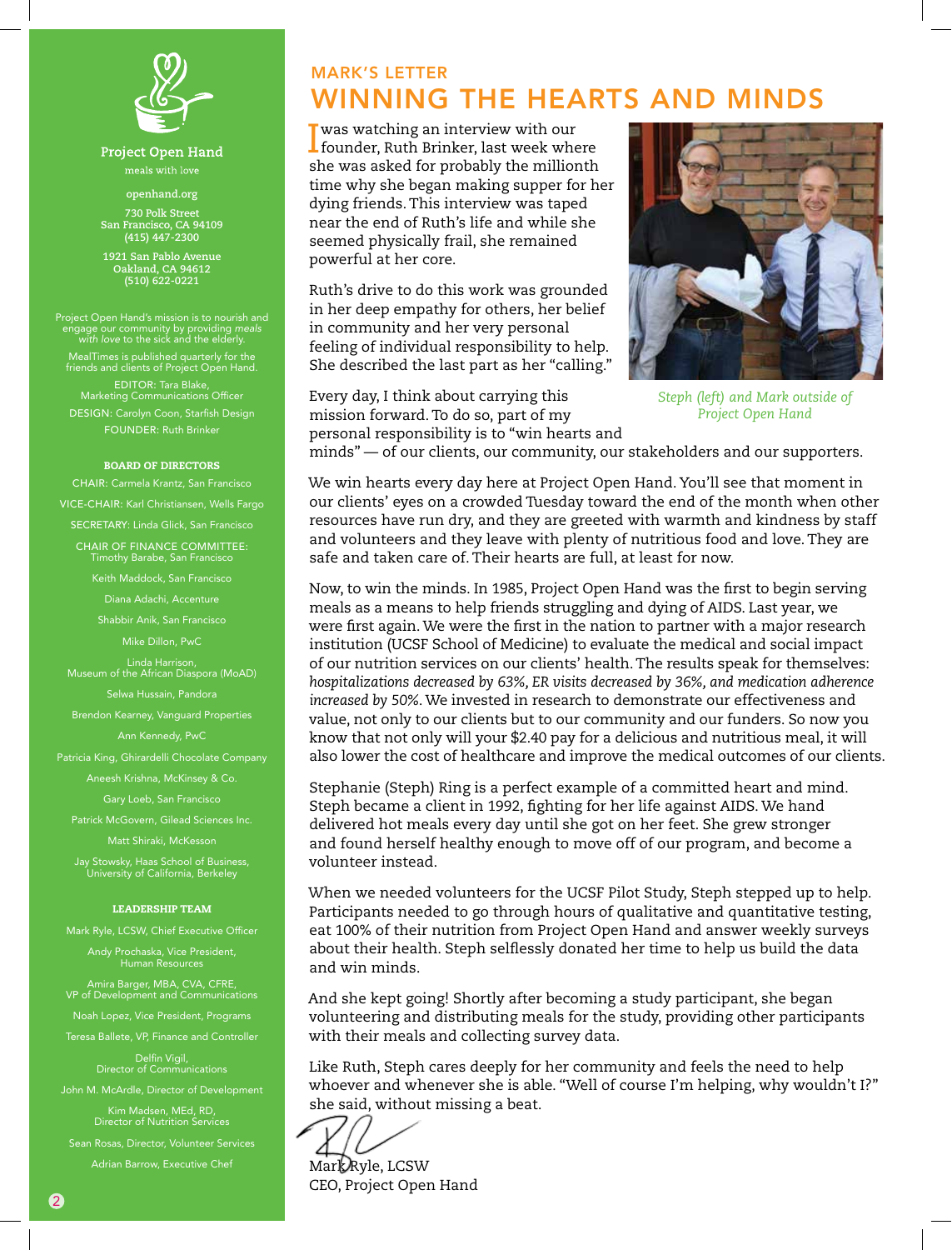# VOLUNTEER *spotlight* REX ROLAND

It all began in 1993, when Rex Roland started juggling<br>I his journalism career with working as a crisis his journalism career with working as a crisis counselor at REAL Crisis Intervention in Greenville, North Carolina.

"We were always encouraged to give back to our community," says Rex, whose career as a television journalist spanned 15 years with stations that included WNCT in North Carolina and KREM in Washington. Despite the complexities behind being a television personality, it was a rewarding experience.

About four months ago, Rex began volunteering at Project Open Hand in our grocery center twice a week, and five times monthly at our downtown senior site during lunchtime. Needless to say, his dedication has helped immensely. Rex says he's enjoyed his time with everyone so much that he's begun spending time with them outside of Project Open Hand doors.

"It seems like we all share that common thread of wanting to give back and it's nice to be around people like that. For instance, I work with a woman named Mary Jane. She's been volunteering for 20-plus years, and she is a complete inspiration. I watch her and think, 'if she can get here every week… yeah, I surely can too.'"

Rex was Born in Midland, Texas, and moved to San Francisco in 2002. His hobbies include swimming, traveling, and cooking. In fact, Rex says, "Project Open

*"I watch her and think, 'if she can get here every week...yeah, I surely can too.'"* 

*– Rex*

Hand food has helped expand my horizons since I've been here. I'm an experimental cook now."

"There are people out there that have health issues, myself in the past as well, and they need help to get back on track. I saw a need in my community, and I knew the importance of nutrition for people's health. I do it for myself as well, it's a very rewarding experience. If I can talk to someone and help with their day, it helps me grow as a person and makes me feel good. Interacting with our clients, giving a smile, starting conversation…I may be their only contact that day, and they deserve the dignity of a good meal."



**Our team is excited to have stumbled upon news clippings, photos, and more, meticulously archived by staff members over the years. Every MealTimes, we'll explore Project Open Hand's deep history by posting a piece from the past.** 



 **` `** *Ruth Brinker is grandmother incarnate, a balm of memories and sympathies. As she sits at the edge of his messy bed, the young blond man pries the lid off his dinner. An Italian omelet, roast potatoes, broccoli. The cramped hotel room actually smells of home. "Ruth," he says, "I love you."*

*Time Magazine,* January 9, 1989*.*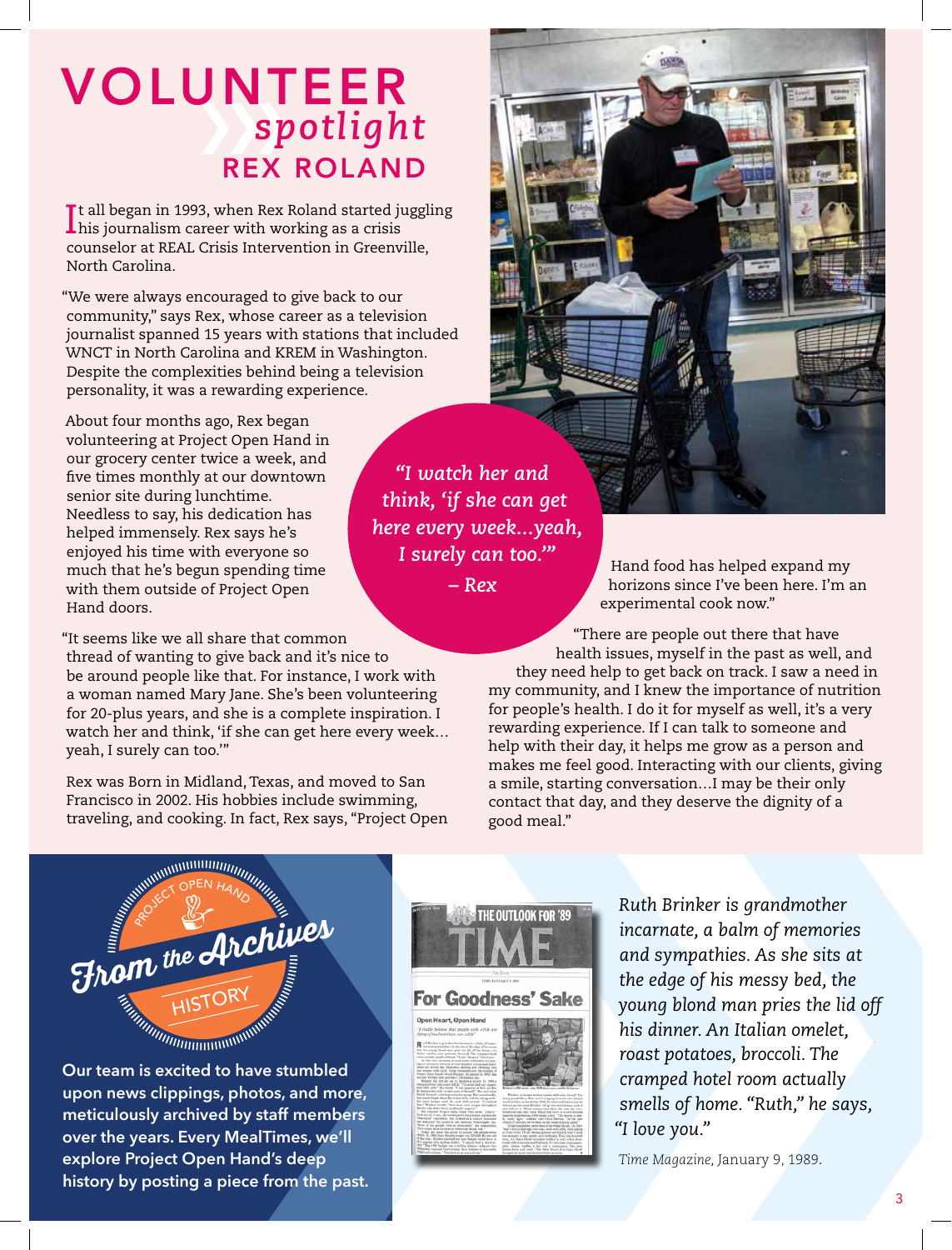

# OTTO PILOT: *Keeping Project Open Hand on course*

**Tith his San Francisco Giants cap perpetually** planted downward, Otto Baltodano's eyes appear eternally fixed on his target: that next stack of Project Open Hand meals ready for delivery. Due to his unassuming and introverted nature, one might not ever know that Otto is both a Purple Heart-awarded Vietnam War veteran and Project Open Hand hero.

"Otto has single-handedly delivered more meals than any other driver in Project Open Hand history. We're talking untold thousands of meals," says POH Manager of Distribution, Scott Yowell, who personally talked Otto out of retirement and recently promoted him to Lead Driver.

A native of Nicaragua, Otto moved to San Francisco as a teenager in 1966 and has lived in the Mission District ever since. Though he was homesick at first, a love of baseball from his Little League

playing days in Nicaragua coupled with rooting for Latino Giants legends like Juan Marichal and Tito Fuentes, helped him settle into San Francisco.

## **What do you remember about your first meal delivery?**

That I lost it! They sent me on the route near the beach. I was looking for this apartment building, and I just kept circling and circling, looking and looking with no luck. I was supposed to be there no later than 6 p.m. By the time I finally got back (to Project Open Hand), it was past 9 p.m. and everybody was gone. I had to find a place to park the van outside.

*Otto shakes his head and adjusts his San Francisco Giants cap.*

## **What is your favorite part of your job?**

Being outside and roaming the city. I love the whole city. Well, except for Kearny Street! Oh man! The traffic is crazy there. It can take 30 minutes to go just a few blocks. Pedestrians don't pay attention. All those people headed to Moscone Center… drivers don't signal. Drives me crazy! But I do love helping the clients. It's very nice to bring food to people who truly need it.

## **Do you listen to music while you drive?**

Definitely. Pure salsa. I mostly listen to Cesar Ascarrunz's show. I can listen to just about anything. Well, except for reggaeton. Can't understand a thing about reggaeton. I can't handle that.

*Otto covers his ears.*

# **Do you have a favorite song?**

"Lady in Red." That was my mom's favorite song. She passed away in 2006. Makes me think about her and makes me cry.

### **Do you have a favorite delivery vehicle?**

Actually, I like this Mercedes Sprinter. I call it Little Red.

### **Ever been in an accident?**

No. Never been pulled over. No tickets… Okay, there was one accident. But they hit me. It was somewhere around Ellis or Turk. Guy ran a red light. That was years ago.

# **What is the meaning of life?**

Oh, I dunno. Be happy. Stay away from Kearny Street. And please use your turn signal!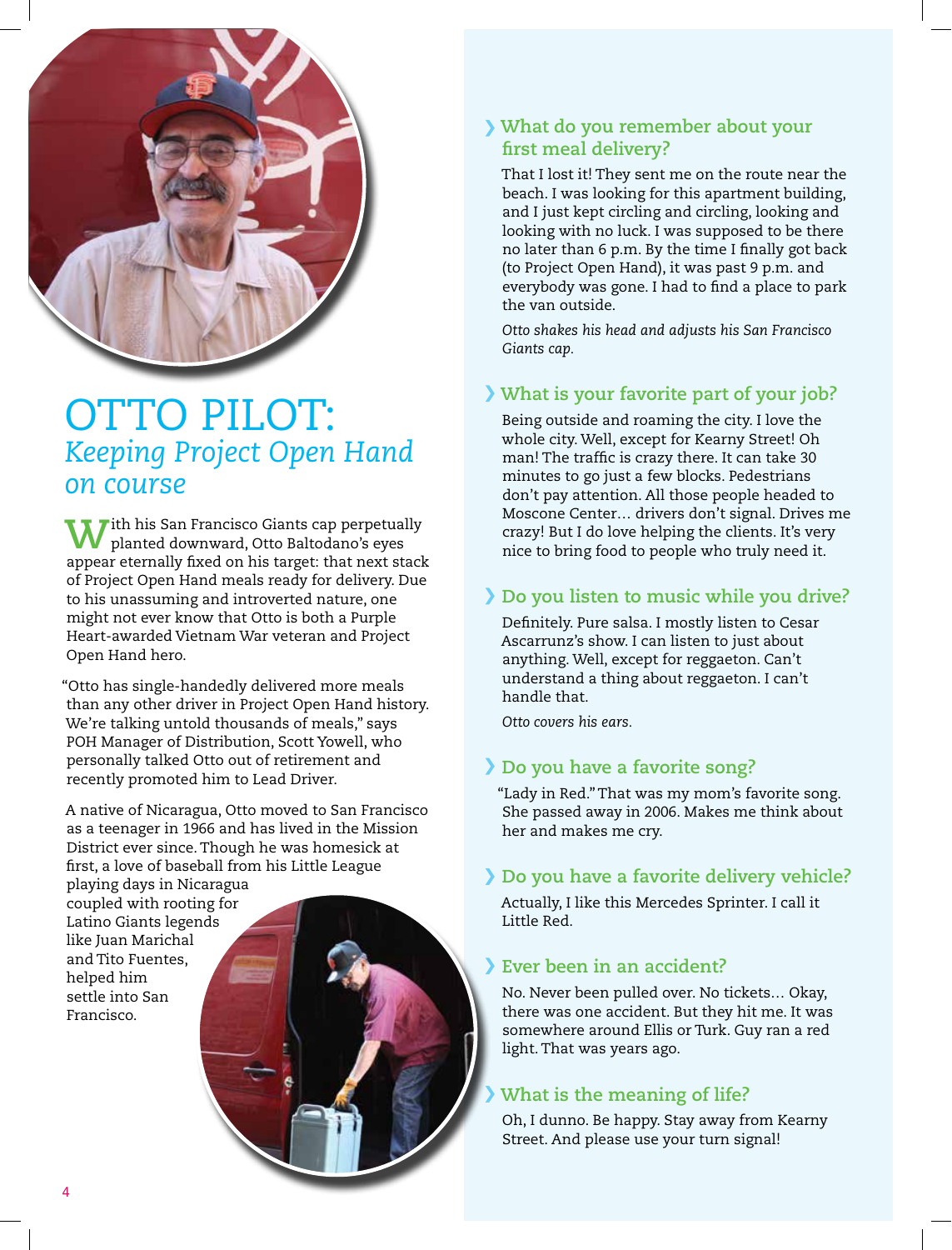# PROJECT OPEN HAND

# **Plate Clubs**



Every gift makes a difference. In each issue of MealTimes, we give special acknowledgement to our supporters who have given a total of \$1,000 or more during the previous quarter (July 1, 2016 through September 30, 2016) and have given a total of \$1,000 or more. Your generosity enables us to provide nourishing food to so many of our neighbors. If you have questions about this list, please contact John McArdle, Director of Development, at jmcardle@openhand.org or (415) 447-2413.

### **DIAMOND PLATE CLUB \$100,000 +**

Avon Breast Cancer Crusade Giant Race Fundraisers

**PLATINUM PLATE CLUB \$50,000 - \$99,999** Estate of C. Searle Whitney

**GOLD PLATE CLUB \$25,000 - \$49,999**

AIDS Walk San Francisco Fundraisers Estate of Toby C. Berger Wallis Foundation

**SILVER PLATE CLUB \$10,000 - \$24,999** FedEx

Mary & Michael Osborn Salesforce.org Wells Fargo Foundation

#### **BRONZE PLATE CLUB \$5,000 - \$9,999**

Monica & Thomas Chew \* Destination Wealth Management Howard Feinstein Estate of Jerry A. Iozia Joan & Evan Lewis Macy\*s, Inc. Salesforce.com James Wandrey

### **CRYSTAL PLATE CLUB**

**\$2,500 - \$4,999** Anonymous (1) Gail Kennedy & Tim Barabe Selwa Hussain Estate of Kevin Lenzen Ken Prag UBS Financial Services Wells Fargo Community Support Campaign

#### **CHINA PLATE CLUB \$1,000 - \$2,499**

Anonymous (4) A&R Provisions Rosa & Rayce Anselmo Deborah Barabe Kathy & Mark Bergman \* Ruth Blakeney \* Dennis Breen Germaine Brennan Carol Byrne & R. Williams Campbell Soup Foundation Corinne Celio Charles Schwab & Co., Inc. Chevron Matching Employee Funds Community Thrift Store Alexis Cozombolidis Denise Lawson-Curry & Timothy Curry Michael Dillon Michael Ellis

The Robert and Martha Falkenberg Fund Concepcion & Irwin Federman Catherine Fleischner Diane Freeman Linda Glick \* GroundSwell Group Colleen & Robert Haas Hall Capital Partners LLC Rebecca & Pete Helme Hilltop Foundation Holland and Knight LLP David Johnson \* Tong & Brian Kobilka The Lagunitas Brewing Co. Michele Lau & Neal Jacunski Lee Leighton Richard Levin Gary Loeb McKesson Foundation Katherine Napoleone

Russell Nelson PG&E Corporation Foundation Irmgard and Ulrich Schmid-Maybach Richard Spaete, PhD True Venture Management LLC Kristin Van Divner Janell & Martin Ward Whole Foods Market Rainey Graeven, Will Swim for Food Kevin Winge & Kevin Shores Helen E. Wittels & Nancy E. Wittels

*\* Designates members of The Supper Club, Project Open Hand's monthly giving program.*

# *NOTES FROM OUR COMMUNITY*

Project Open Hand,

Please accept this little gift, some postcards of my artwork, signed and stamped on back. Just a little example of what I have been creating throughout the years. Do what you wish with this – they are for you.

I have been living with HIV for over 25 years – experiencing a lay-off and realizing how expensive the lifesaving drugs are, not to mention rising healthcare costs and living expenses, life can be a struggle for me, and many.

My art is my catalyst, a release from the daily grind, and the goal of my work is to capture the energy of the late 70s' discos – the music, lights and love. My art has been described as energetic, happy, and full of life. That manic energy is what my art is all about!

Sincerely, durkART